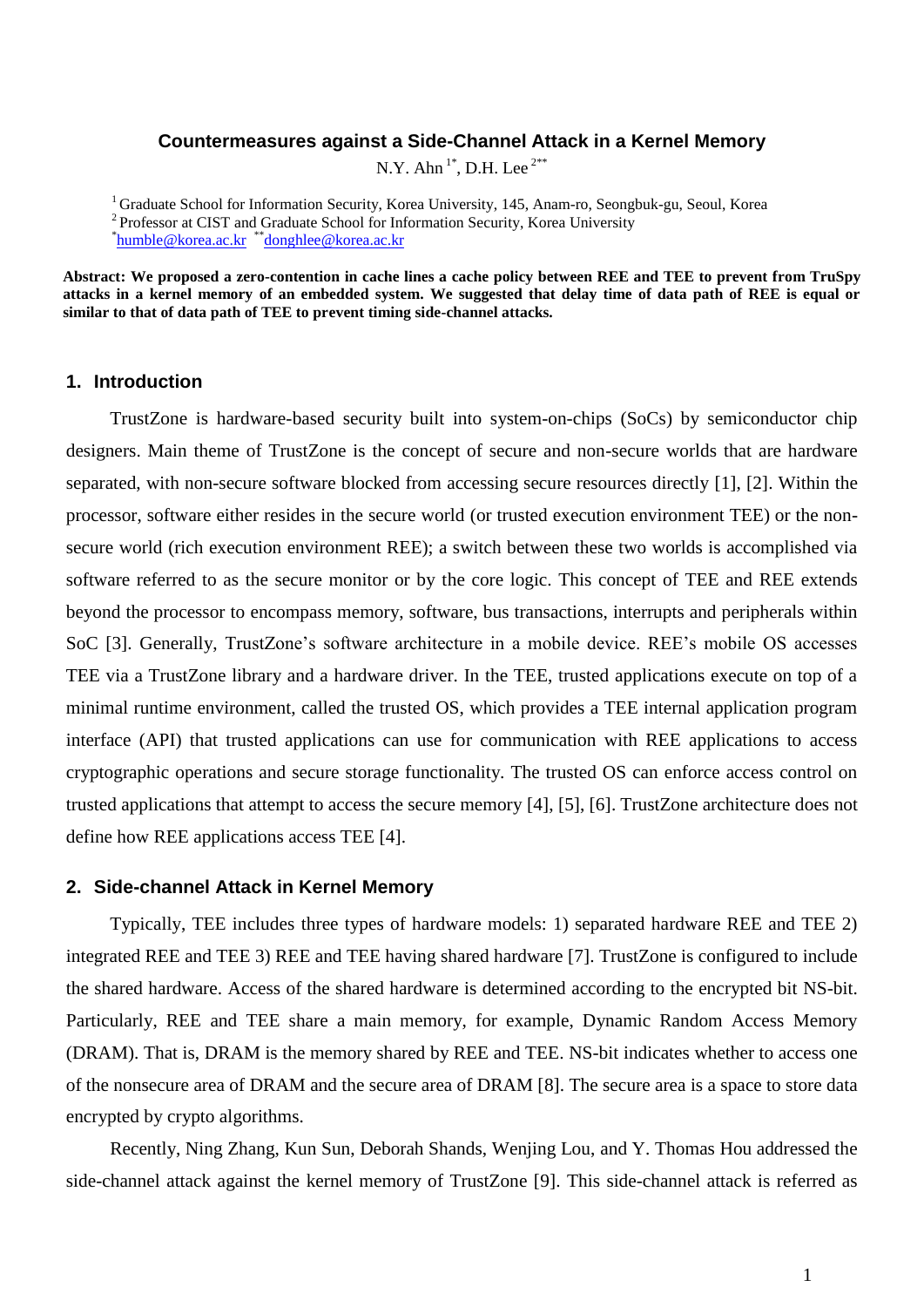TruSpy, which is the first study of timing based cache side-channel information leakage of TrustZone. TruSpy attack exploits the cache contention between REE and TEE as a cache timing side channel to extract sensitive information from the secure world, referring to figure 1.



#### *Figure 1 TruSpy Thread Model*

There are two attack requirements for the TruSpy attack. Firstly, the attacking process can fill in cache lines at individual cache sets that will cause cache contention between REE and TEE. Secondly, the attacker can detect the state change in the cache lines [9].

The TruSpy attack scenario consists of five steps below [9], [10], referring to Figure 2:

The first step is to identify the cache memory to use for cache priming. The key is to find the cache memory that will be filled in cache line that is also used by the victim process in TEE. This step is often accomplished by working out the mapping from virtual address to cache lines [9].

The second step is to fill all cache lines. The spy process fills the cache with its own memory so that each cache line that can be used by the victim is filled with memory contents from the address space of the attacker [9].

The third step is to trigger the execution of the victim process in TEE. When the victim process is running, cache lines that were previously occupied by the attackers are evicted to the cache memory, such as DRAM. As a result, the cache configuration from the attacker's perspective has changed because of the execution of the victim process. Since this step is non-interruptible due to the protection of TrustZone, it is more challenging for this attack to succeed without fine grained information on the victim process cache access [9].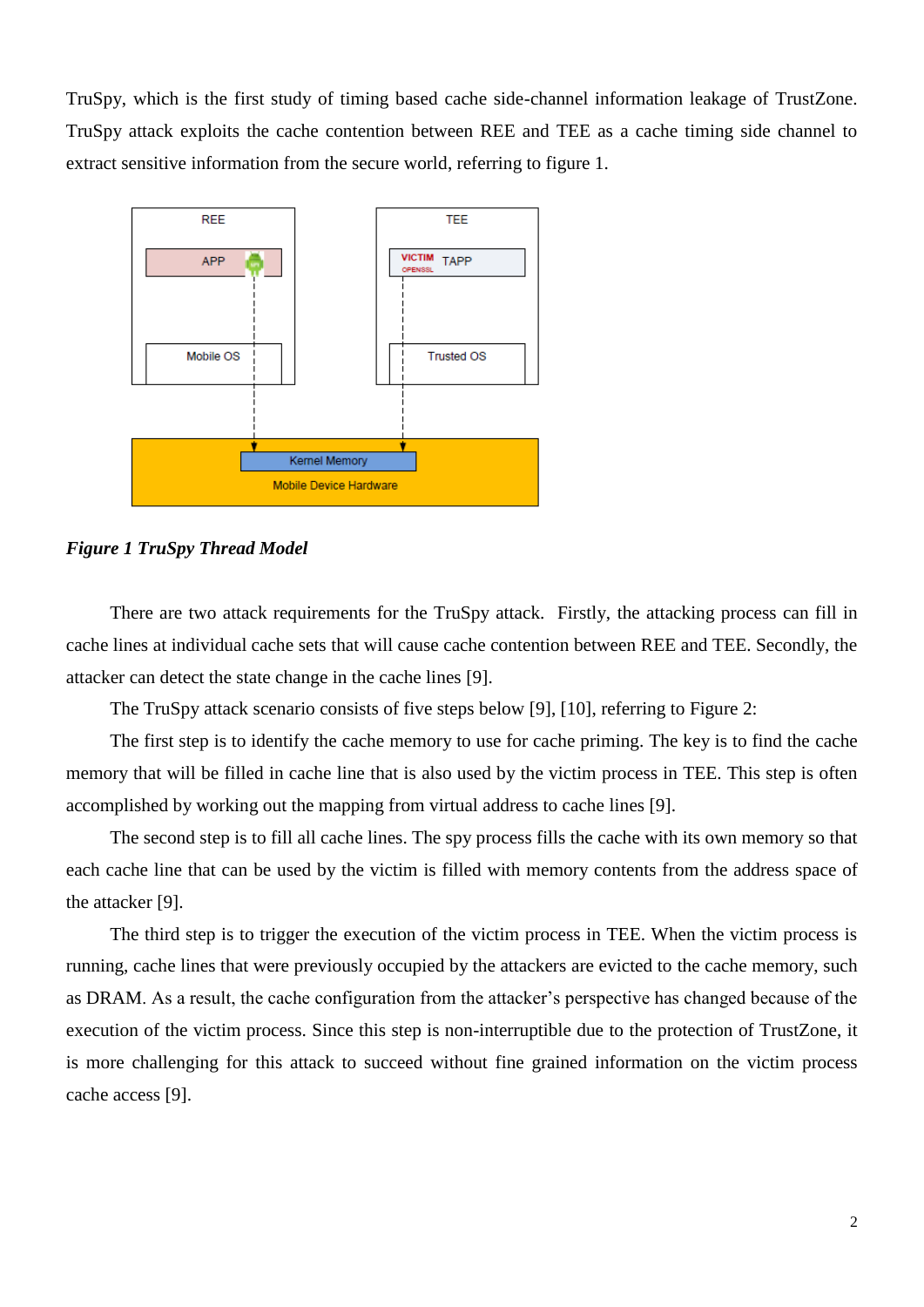

# *Figure 2. TruSpy Attack Scenario*

The fourth step is to measure the state change in cache configuration after the victim finishes its execution in TEE. For each cache line that was previously primed in the second step, the time to execute memory load instruction is measured. If the time it takes to load the cache memory into register is short, then cache lines of which the cache memory is mapped to was not evicted by the victim process. Once the results are recorded for all the cache memory locations that were primed, the attack goes back to the second step and continues to collect more side-channel information [10].

The fifth step is to analyse the collected channel information to recover secret information such as cryptographic keys within the secure domain.

## **3. Proposed Countermeasures against TruSpy**

In this paper, the proposed countermeasure against the TruSpy side-channel attack addresses largely two points. One point is to remove or mitigate cache contention about the kernel memory. Another point is to adjust timing of data paths for non-detecting cache transition.

### *Zero Contention in Cache Lines*

In the above TruSpy modelling, this attack begins due to contention regarding shared cache lines between REE and TEE. Accordingly, if we remove the contention between REE and TEE, TruSpy sidechannel attack can be blocked.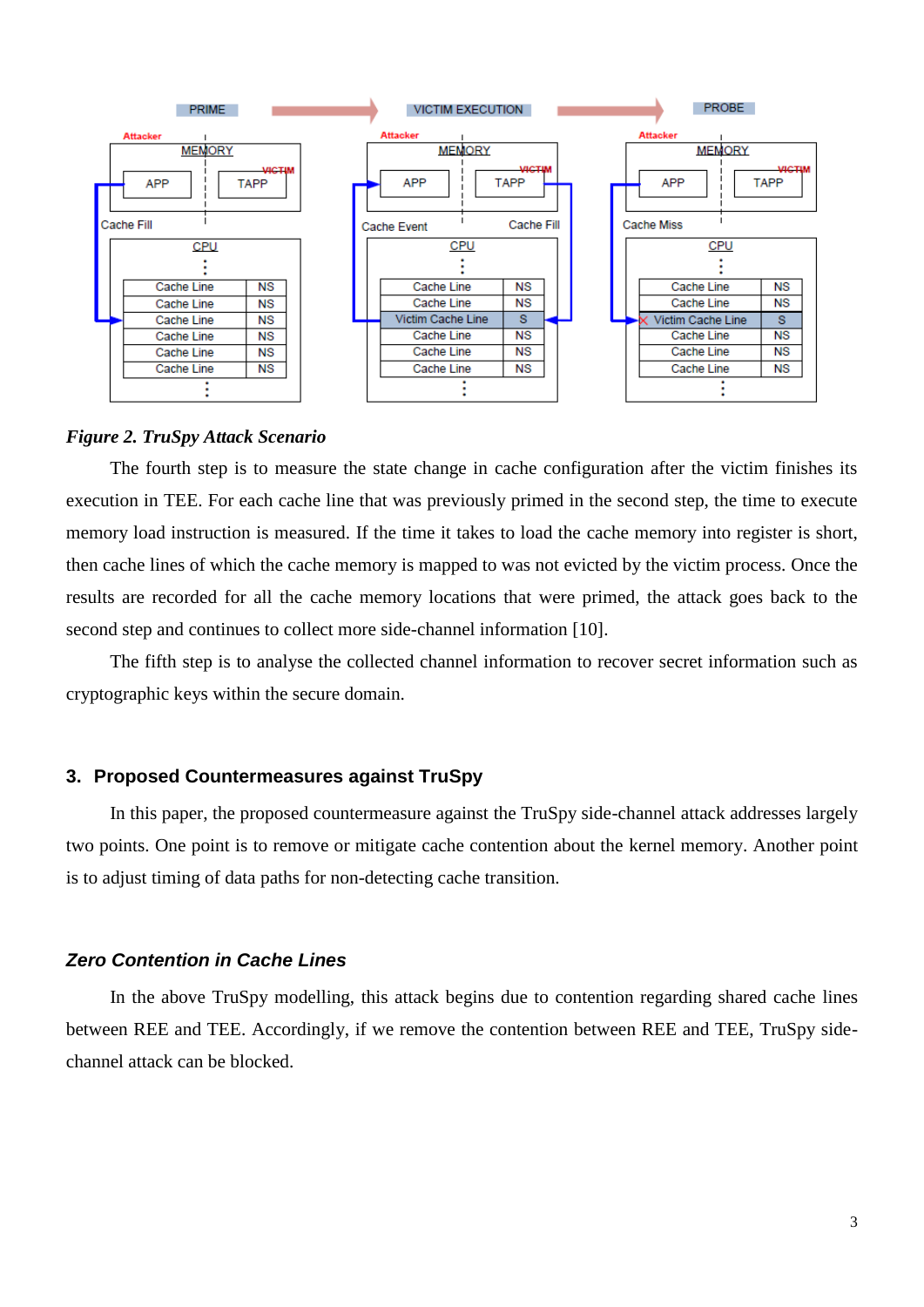# **1) Hardware Zero Contention Scheme**



#### *Figure 3. Hardware Separation of Caches*

To achieve zero contention between REE and TEE, we suggest a separate cache memory hardwaredly. In an embodiment, the cache memory is divided from fixed REE-only cache lines and fixed TEE-only cache lines to remove or reduce the contention between REE and TEE with respect to the shared cache lines. For example, the fixed REE-only cache lines and the fixed TEE-only cache lines are hardware-implemented in the cache memory to achieve the zero contention, referring to figure 3.

## **2) Software Zero Contention Scheme**

In another embodiment, an allocation of REE addresses and TEE addresses is fixed according to the cache policy. REE addresses and TEE address are separated from each other, referring to figure 4. REE addresses correspond first cache lines in the cache memory, and TEE addresses correspond second physical cache lines. The first cache lines and the second cache lines are not shared, but separated. In this case, the attacker cannot access and fill cache lines corresponding to the TEE logical addresses. But not to limited, various schemes can be introduced about configuration of the cache memory or assignment the logical address for zero contention.



*Figure 4. Cache Allocation Policy*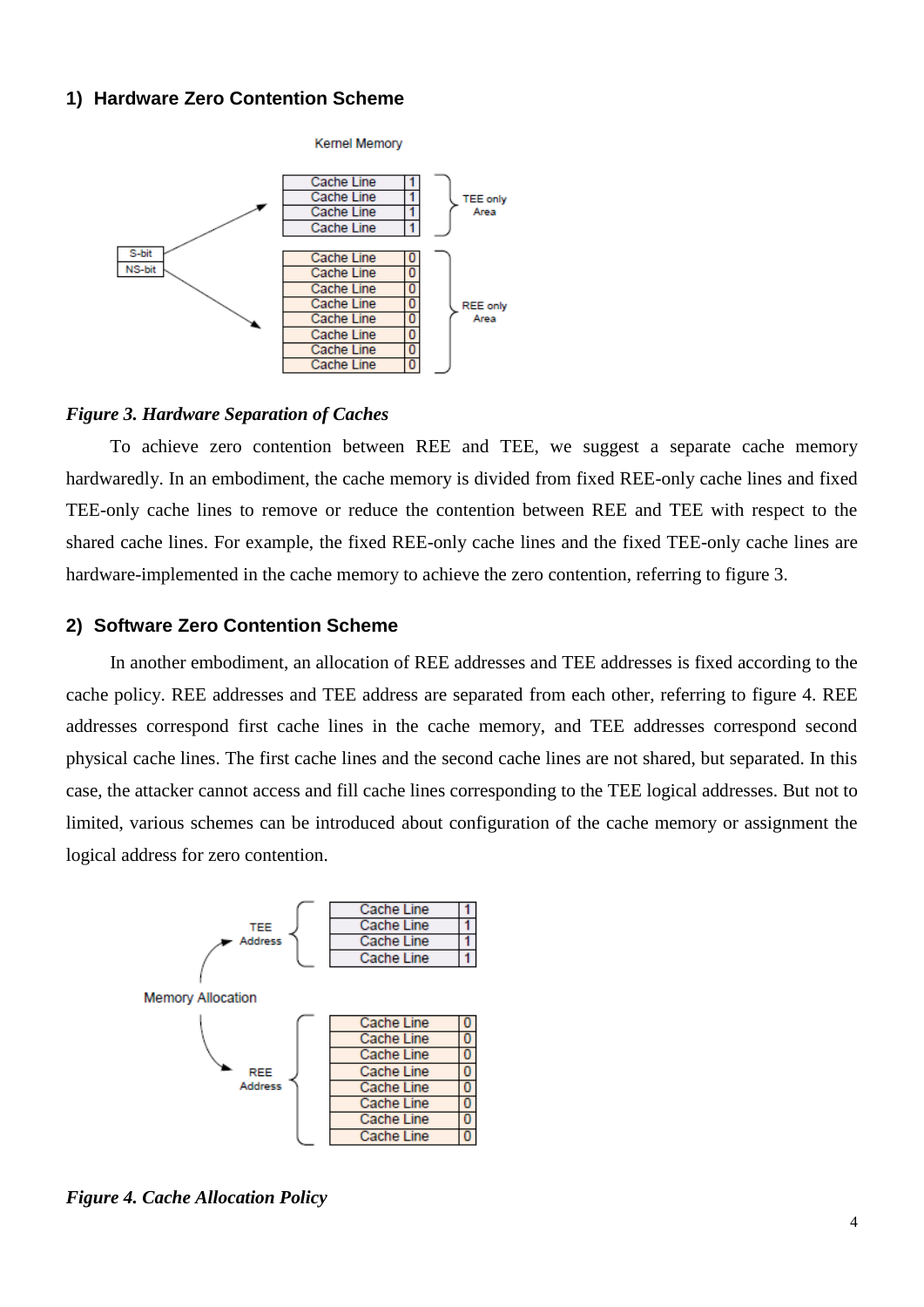# *Timing Attack Countermeasure*

In TruSpy Attack, this timing attack can be performed by sensing state change of a target cache line. Especially, the attacker tries to detect the cache line change by measuring the transition time to load cache data from the cache memory to the register. Then, we must have no difference between TEE load time and REE load time for prevent this timing side-channel attack.

# **3) REE Data Path Delay Scheme**

Generally, TrustZone technology determines REE resource access or TEE resource access according to NS-bit. REE has longer data path latency than that of TEE because TEE performs at least one operation in a cryptography function. Then the attacker performs a timing side-channel attack by using this delay time between REE and TEE. Therefore we suggest that data path latencies of REE and TEE should be set to equal or similar to each other.



### *Figure 5. Read Path with CTA*

In figure 5, data path of REE is configured to include a countermeasure circuit for timing attack CTA. For example, CTA may be a delay circuit (eg. flip-flop configuration) to have almost no difference in data path latency between TEE and REE.

We supposed that the kernel memory of TrustZone is DRAM. Firstly, in a read operation, read data from DRAM may be one of secure data and non-secure data. The secure data is transferred to TEE via TEE data path and non-secure data is transferred to REE via REE data path. The read data from DRAM includes NS-bit, which indicates TEE data path or REE data path. MUS selects whether one of REE data path and TEE data path is connected to CPU according to the NS-bit. Referring to Figure 5, the shown REE data path includes CTA. Accordingly data latency of REE data path is equal or similar to that of TEE data path until the read data arrive at CPU. For example, decryption time by AES decrypt is equal or similar to delay time by CTA.

Secondly, in a write operation, NS-bit indicates REE data path or TEE data path. Similarly, data latency of REE data path is equal or similar to that of TEE data path until the write data arrive at DRAM, referring to figure 6. For example, encryption time by AES encrypt is equal or similar to delay time by CTA.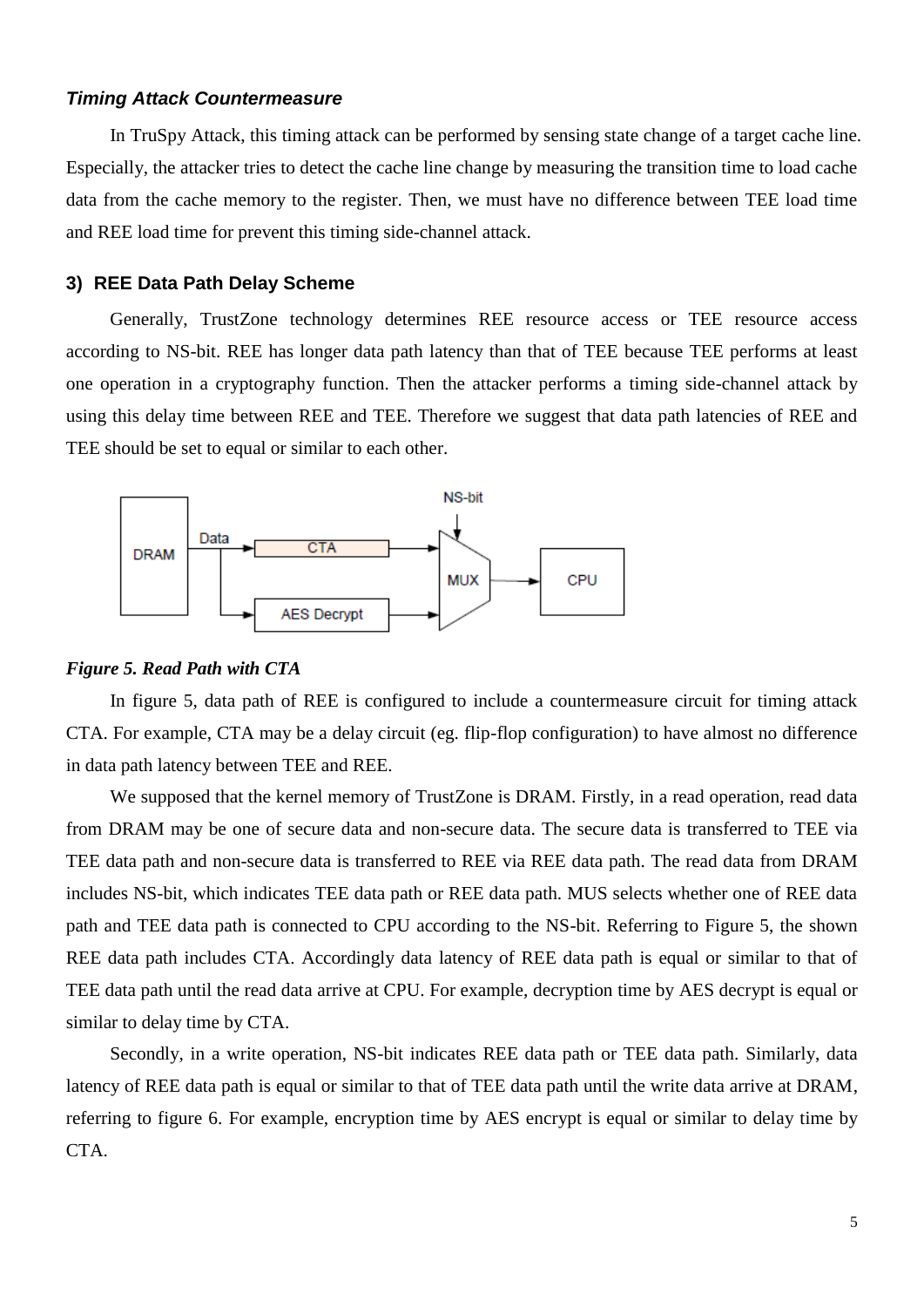

*Figure 6. Write Path with CTA*

### **4) TEE Parallel Data Path Scheme**

Also, the intended data path delay in REE may have a bad effect. To solve this problem, we suggest parallel data paths in TEE. For example, due to implemented parallel crypto circuits, we can screen time difference between REE data path and TEE data path. In read operation, non-secure data from DRAM is transferred to CPU of REE via REE data path, referring to figure 7. Also, secure data from DRAM is transferred to CPU of TEE via TEE data path having parallel AES Decryptors. AES Decryptors perform parallel decryption operation on the read data from DRAM. MUX selects one of non-secure data of REE data path and secure data of TEE data path according to NS-bit. Data of TEE data path are output from AES Decryptors. Accordingly data latency of REE data path can be same or similar to that of TEE data path until the read data arrives at CPU.



# *Figure 7. Parallel Decryption in Memory Read*

In write operation, non-secure data from CPU is transferred to DRAM of REE via REE data path, referring to figure 8. Also secure data from CPU is transferred to TEE via TEE data path h having parallel AES Encrypts. AES Encryptors perform parallel encryption operation on the write data from CPU. MUX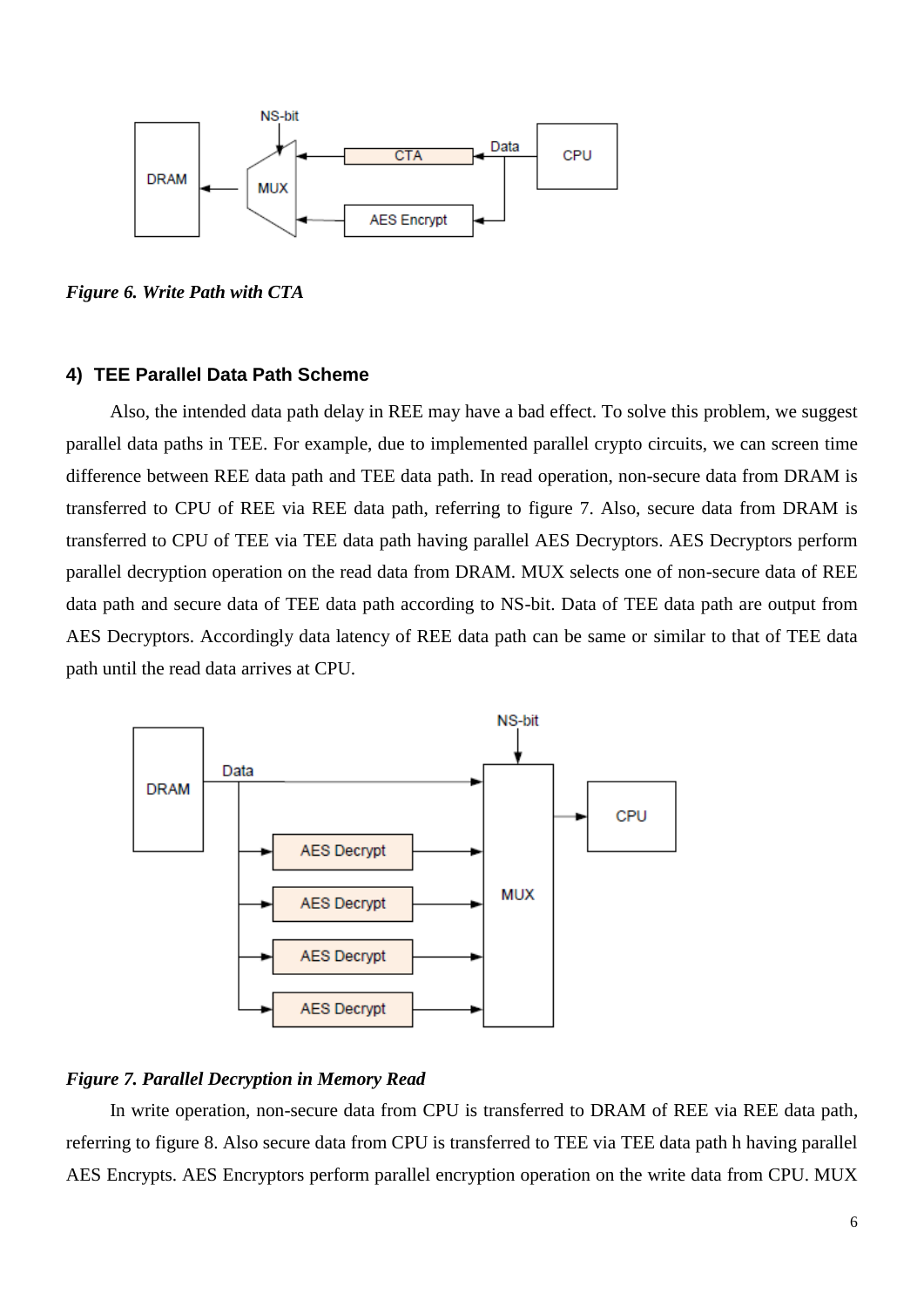selects one of non-secure data of REE data path and secure data of TEE data path according to NS-bit. Write data of TEE data path are outputted from AES encrypts. Accordingly data latency of REE data path can be equal or similar to that of TEE data path until the write data arrive at CPU.



*Figure 8. Parallel Decryption in Memory Write*

# *TEE Integrity Enhancement using Clark-Wilson Model*

Recently, Kaiqiang Li, Hao Feng, Yahui Li, and Zhiwei Zhang established the model of information flow control, and designed information flow control policies of MMR and Guard, which make all the communication data pass security audit and retransmission controlled by information flow control mechanism and credible components to meet the multilevel security requirements. The model and method effectively guarantee the confidentiality of the information flow in MILS using Bell-LaPadula (BLP) model [11].

The Clark-Wilson model was described by David D. Clark and David R. Wilson [12]. This Clark-Wilson model introduces a way to formalize the notion of information integrity, especially as compared to the requirements for multi-level security (MLS) systems. The Clark-Wilson security model is based on reserving information integrity against the malicious attempt of tampering data. The security model maintains that only authorized users should make and be allowed to change the data, unauthorized users should not be able to make any changes, and the system should maintain internal and external data consistency [13]. We assumed that the mobile device having TrustZone is a kind of a multi-level security (MLS) system.

We proposed security information flow control model to enhance the integrity of the information content between REE and TEE based on the Clark-Wilson model, and built the information flow control mechanism using TrustZone driver and Authentication Tokenization Program (ATP). Generally an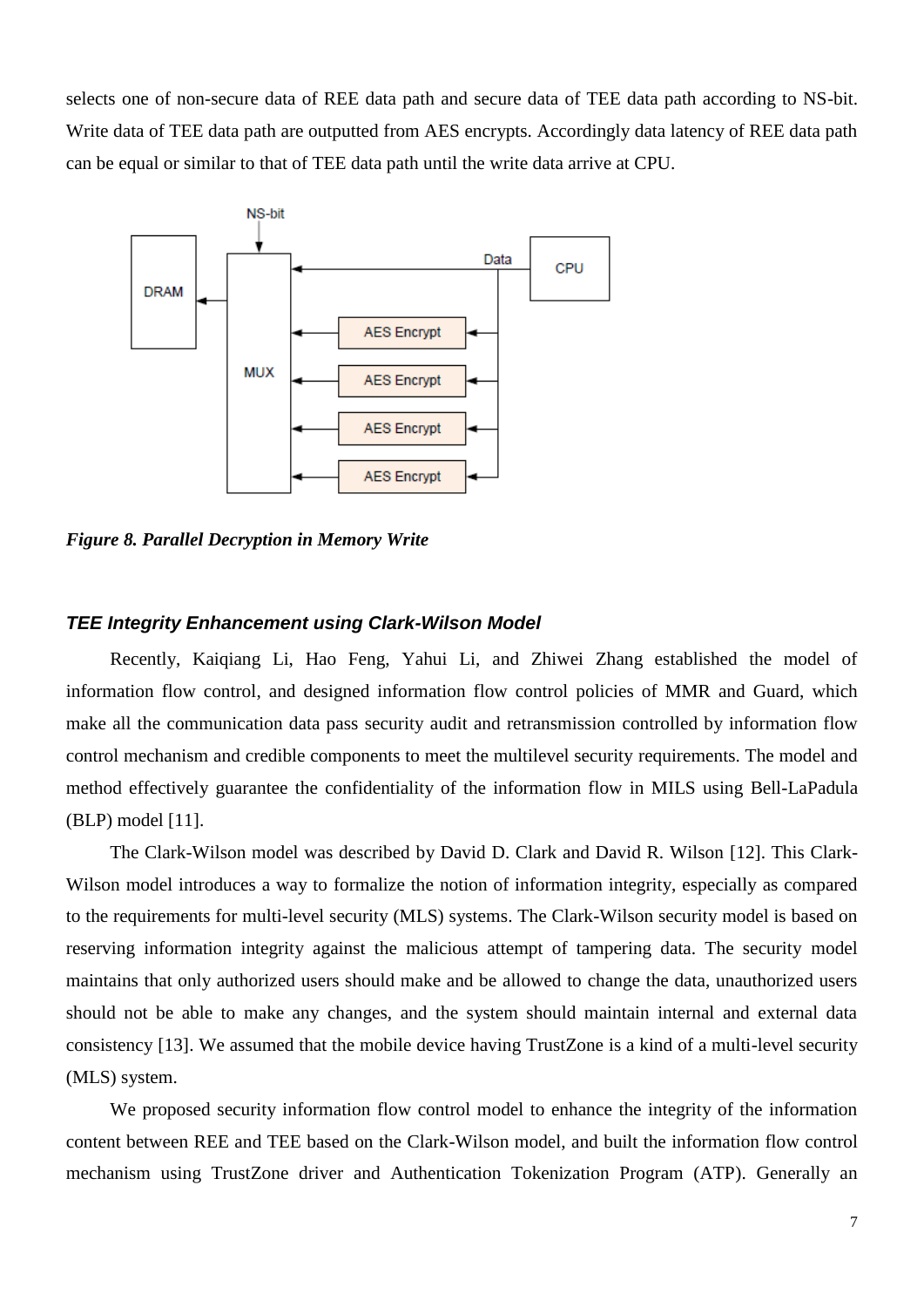integrity level of a component (ex. APP) in REE is lower than that of a component (ex. TA) in TEE. Naive APP on REE cannot access a secure memory.

The proposed ATP may generate a token by communication with the TA in TEE, and transfer the token to APP. Then APP can access the secure memory using the token. For example, if APP wants to write secure data in the secure memory based on a request, APP transforms data to be written using the token in the secure memory. For example, the transformed data may be obtained by performing a first XOR operation on data and the token. Then APP transfers the transformed data and the token to ATP.

The transformed data correspond to UDI (unconstrained data item) of Clark-Wilson Model. ATP verifies the transformed data using the token. If the verification is passed, ATP performs a second XOR operation on the transformed data and the token to obtain the data to be written in the secure memory. The data correspond to CDI (constrained data item) of Clark-Wilson Model. Then the data from ATP is transferred to the secure memory via TZ driver of Mobile OS and Trusted OS.

Also, the token is generated by TA of TEE and is stored in the secure memory via TA. ATP compares the token transferred from APP with the token stored in secure memory in the above verification operation. Also, the token may include time expiration information. ATP may perform the verification operation as to whether there is the token or whether the token is valid based on the time expiration information.

Also, ATP verifies whether the token received from APP on REE is available by comparing the token from REE with the stored token in TEE. Also, ATP can manage the token via the trusted application (TA) on TEE.

# **4. Conclusion**

In this paper we introduced countermeasures against side-channel attacks in the kernel memory of TrustZone. We proposed a zero-contention cache memory or a cache policy between REE and TEE to prevent TruSpy attacks in TrustZone. And we suggested that delay time of data path of REE is equal or similar to that of data path of TEE to prevent timing side-channel attacks.

#### **References**

- [1]<https://www.arm.com/products/security-on-arm/trustzone>
- [2] A. Fitzek, F. Achleitner,J. Winter and D. Hein, "The ANDIX research OS ARM TrustZone meets industrial control systems security" 2015
- [3] IEEE 13th International Conference on Industrial Informatics, 2015.

<sup>[4]</sup> Jan-Erik Ekberg, Kari Kostiainen, and N. Asokan, "The Untapped Potential of Trusted Execution Environments on Mobile Devices", IEEE Security & Privacy, 2014

<sup>[5]</sup> Mohamed Sabt, Mohammed Achmlal, and Abdelmadjid Bauabdallah, "Trusted Execution Environment: What It Is, and What It Is Not," IEEE Trustcom/BigDataSE/ISPA, 2015

<sup>[6]</sup> S.Pinto, D. Oliverira, J. Perira, N. Cardoso, M. Ekpanyapong, J. Carbral and A. Tavares, "Towards a Lightweight Embedded Virtuallization Architecture Exploiting ARM TrustZone", IEEE Emerging Technology and Factory Automation (ETFA), 2014

<sup>[7]</sup> Mobile Platform Security Trusted Execution Environments Summer School", 2014 N. Asokan Aalto University and University of Helsinki David Kaplan, Jeremy Powell, Tom Woller, "AMD MEMORY ENCRYPTION"April 21, 2016,

<sup>[8]</sup> Ning Zhang and Kun Sun and Deborah Shands and Wenjing Lou and Y. Thomas Hou, "TruSpy: Cache Side-Channel Information Leakage from the Secure World on ARM Devices", http://eprint.iacr.org/2016/

<sup>[9]</sup> D. A. Osvik, A. Shamir and E. Tromer, "Cache Attacks and Countermeasures: the Case of AES", in Topic in Cryptology-CT-RSA, 2006